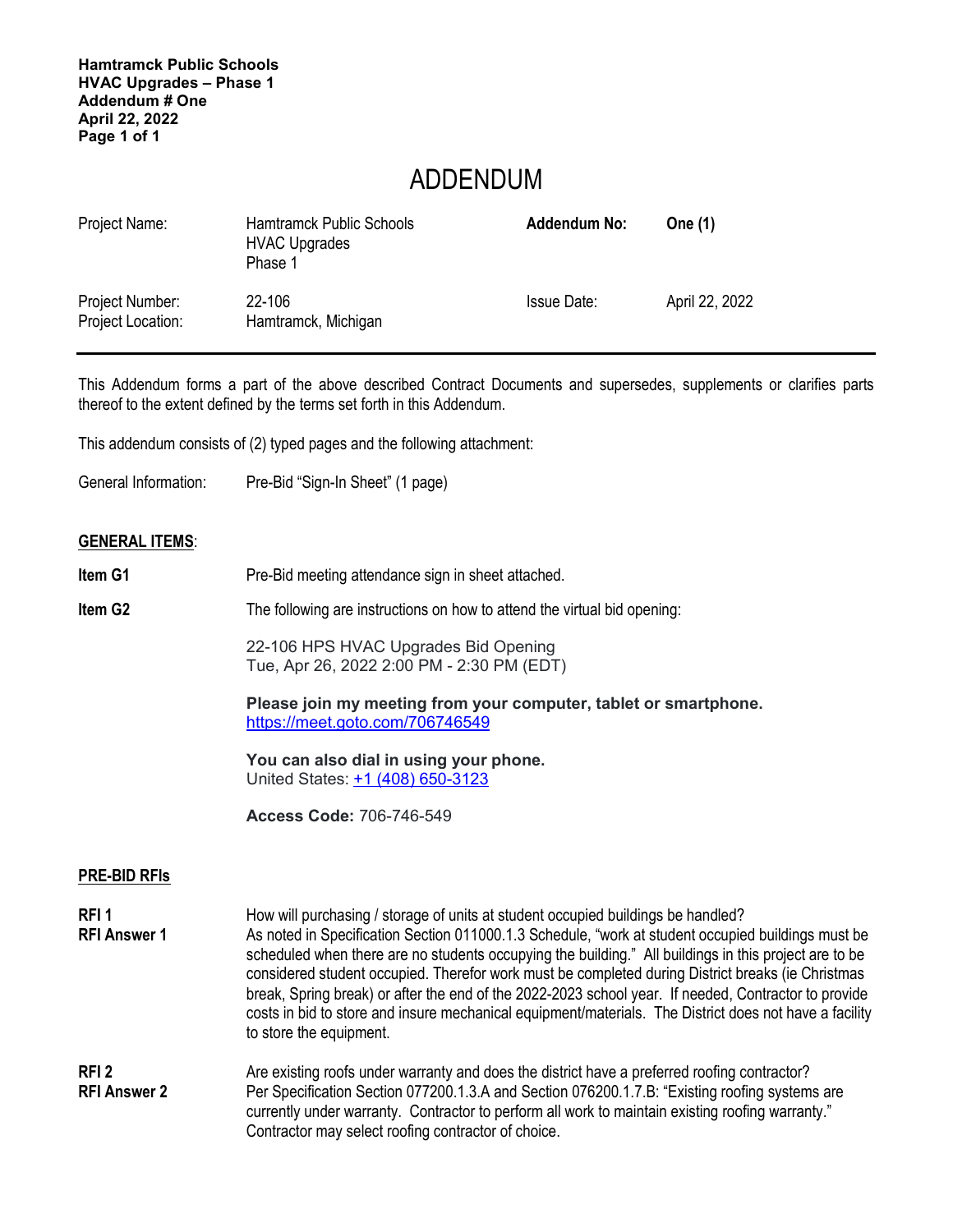| RFI <sub>3</sub>    | Who handles the existing BMS system for Temperature Controls?                                 |
|---------------------|-----------------------------------------------------------------------------------------------|
| <b>RFI Answer 3</b> | Refer to Mechanical Drawings, Temperature Control sheets and Mechanical Specification Section |
|                     | 230933 for information regarding current and new BMS controls.                                |

## **SPECIFICATIONS**:

| Item Sp1 | Section 200700 - Mechanical Insulation (Revised but not re-issued)<br>Delete paragraph 1.2.B.<br>А.                                                                  |
|----------|----------------------------------------------------------------------------------------------------------------------------------------------------------------------|
| Item Sp2 | Section 230130 – HVAC Air-Distribution System Cleaning (Deleted in its entirety)<br>Delete this specification section.<br>А.                                         |
| Item Sp3 | Section 230500 – Common Work Results for HVAC (Revised but not re-issued)<br>A. Revise paragraph 1.2.A. to read: "This Section includes common requirements for fans |

and air moving equipment."

## **DRAWINGS**:

| Item A1             | Drawing A0-00 - Cover Sheet (Revised but not re-issued)<br>Change Shymanski & Associates, LLC to be listed as Structural Engineer is lieu of Mechanical /<br>А.<br>Electrical Engineer (All Projects).                                                                                                                                                                                                                                                                                                                                                                    |
|---------------------|---------------------------------------------------------------------------------------------------------------------------------------------------------------------------------------------------------------------------------------------------------------------------------------------------------------------------------------------------------------------------------------------------------------------------------------------------------------------------------------------------------------------------------------------------------------------------|
| Item A <sub>2</sub> | <b>Community Center, 22-106B</b><br>Drawing A3-02 – Mezzanine Demo and New Work Floor Plans (Revised but not re-issued)<br>A. At Northwest Floor Plan 3/A3-01, revise room number to be 200 in lieu of 201.<br>Add Floor Plan Key Note #6 to read: "Maintain 3'-0" min clearance between new unit and guard<br>В.<br>rails."<br>C. Add Floor Plan Key Note #7 to read: "Coordinate location of new units to provide required<br>clearances for maintenance at all required locations."<br>D. Add Floor Plan Key Notes #6 and #7 Tags to rooms Mech Mezzanine 200 and 201. |
| Item A3             | <b>Tau Beta, 22-106D</b><br>Drawing A3-01 - Composite Floor Plans (Revised but not re-issued)<br>A. At 2/A3-01 Composite Main level Floor Plan, add key note #2A to both areas in the upper gym<br>ceiling where structural reinforcing is noted.                                                                                                                                                                                                                                                                                                                         |

**\*\*END OF ADDENDUM\*\***